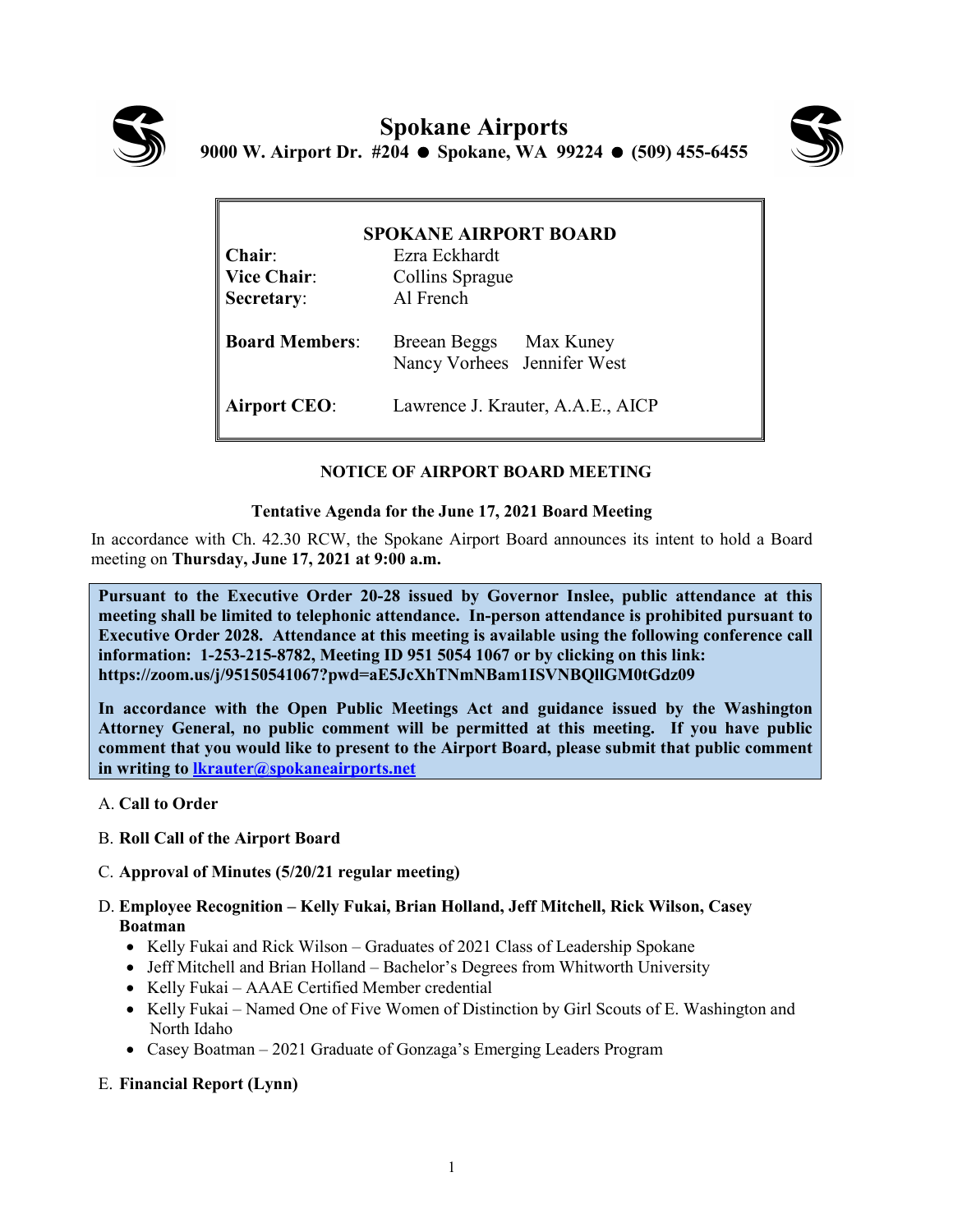**Consent Agenda Items** #  $(1 - 4)$ 

#### 1. **\*Approval of Vouchers**

Operational Warrant Numbers 151810-151999 \$1,766,326.37

- 2. \***Award Service Contract – Public Wi-Fi System** *Cerium Networks, Inc*. Spokane International Airport. The Spokane International Airport's current public Wi-Fi System was installed in March 2015 to provide travelers with complimentary wireless internet throughout the Airport. The current hardware is in need of upgrade and replacement in order to maintain dependable functionality, which will also support future wireless technologies, and maintain compliance for manufacturer support. This project will be procured through State of Washington Contract No. 01114. Cerium Networks, Inc. will replace current core hardware components with modern equivalents; add hardware components to improve roaming capability; add coverage to areas not currently served; and upgrade the system's firewall technology to handle increased bandwidth to support future growth. Cerium Networks will also provide five years of Software Subscription and Support Services, which will also be procured through State of Washington Contract No. 01114. A breakdown of costs can be found on the Board memo. The Engineering Committee and Staff recommend award of a Service Contract for the Upgrade of the Airport's Public Wi-Fi System in the amount of \$244,267.66, including Washington State Sales Tax; and award of a Service Contract for five years of Software Subscription and Support in the amount of \$191,989.14, including Washington State Sales Tax, to Cerium Networks, Inc., for a total of \$436,256.80. In addition, Board authorization of \$44,000.00 is requested for contingencies for a total authorization of \$480,256.80.
- 3. \* **Approve Amendment No. 1 to Vendor Contract – Janitorial Supply Services** Walter E. Nelson Co. – Spokane International Airport, Airport Business Park, and Felts Field. In 2018, the Board approved a three-year contract, with two one-year options, with Walter E. Nelson Company. The contract is for continued procurement of janitorial supplies and restroom paper products based on estimates of annual quantities. Walter E. Nelson Company has agreed to hold pricing from the original 2018 contract. The term of this first one-year option will be from July 1, 2021 through June 30, 2022. Airport staff anticipates an increase in janitorial supplies due to the increase in airline services and passengers, estimating annual costs of \$290,000.00, including all delivery charges and Washington State Sales Tax. The Engineering Committee and Staff recommend approval of Amendment No. 1 to the Vendor Contract for Janitorial Supply Services to Walter E. Nelson Co., for the procurement of janitorial supplies on an as-needed basis, for an amount not to exceed \$290,000.00.
- 4. \* **Approval of Professional Services Agreement** with *Leibowitz & Horton Airport Management Consultants, Incorporated* for Rental Car Lease and Concession Agreement and Related Matters Support. In consideration of the expiration of the Concession and Lease Agreements between the Airport and Rental Car Agencies operating at Spokane International Airport on September 30, 2022, Leibowitz & Horton will provide professional services regarding the preparation of a Request for Proposals (RFP), preparation of a lease and concession agreement and assistance with negotiations as well as other related tasks. The fee proposed for the scope of work under this Agreement is \$49,950.00. While this contract amount falls within the CEO's purchasing authority, because it is near the limit, and given the potential for additional professional services to be needed that would then exceed the CEO's purchasing authority, staff is bringing this Agreement forward for Board approval. The Finance Committee and staff recommend approval of the Professional Services Agreement with Leibowitz & Horton Airport Management Consultants, Inc. in the